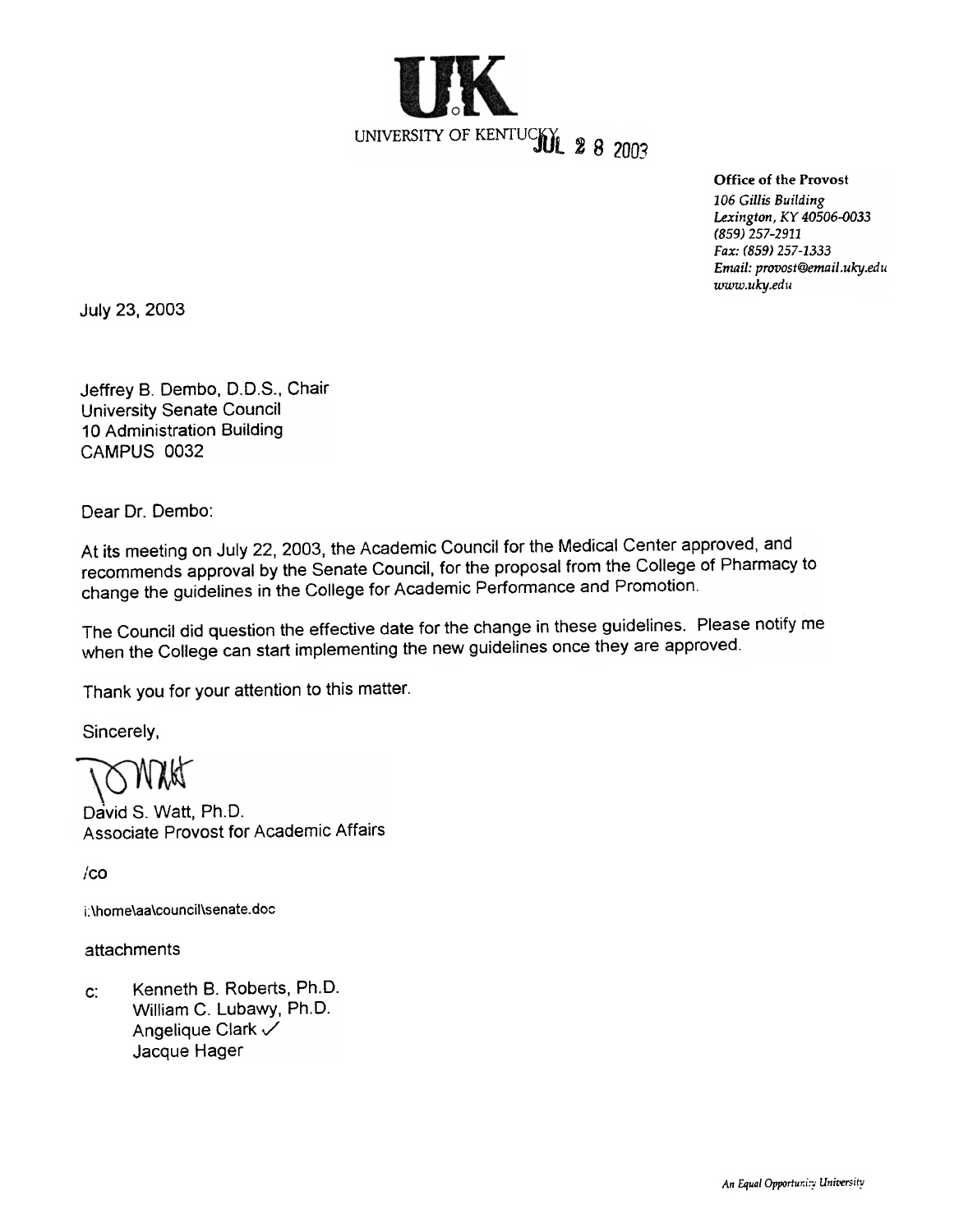

The College of Pharmacy proposes to change its Academic Performance and Promotion guidelines. Faculty believe the present guidelines are prone to too much misinterpretation and cause undue confusion and anxiety in students, and hope the proposed changes alleviate these issues.

If there are any questions please do not hesitate to call.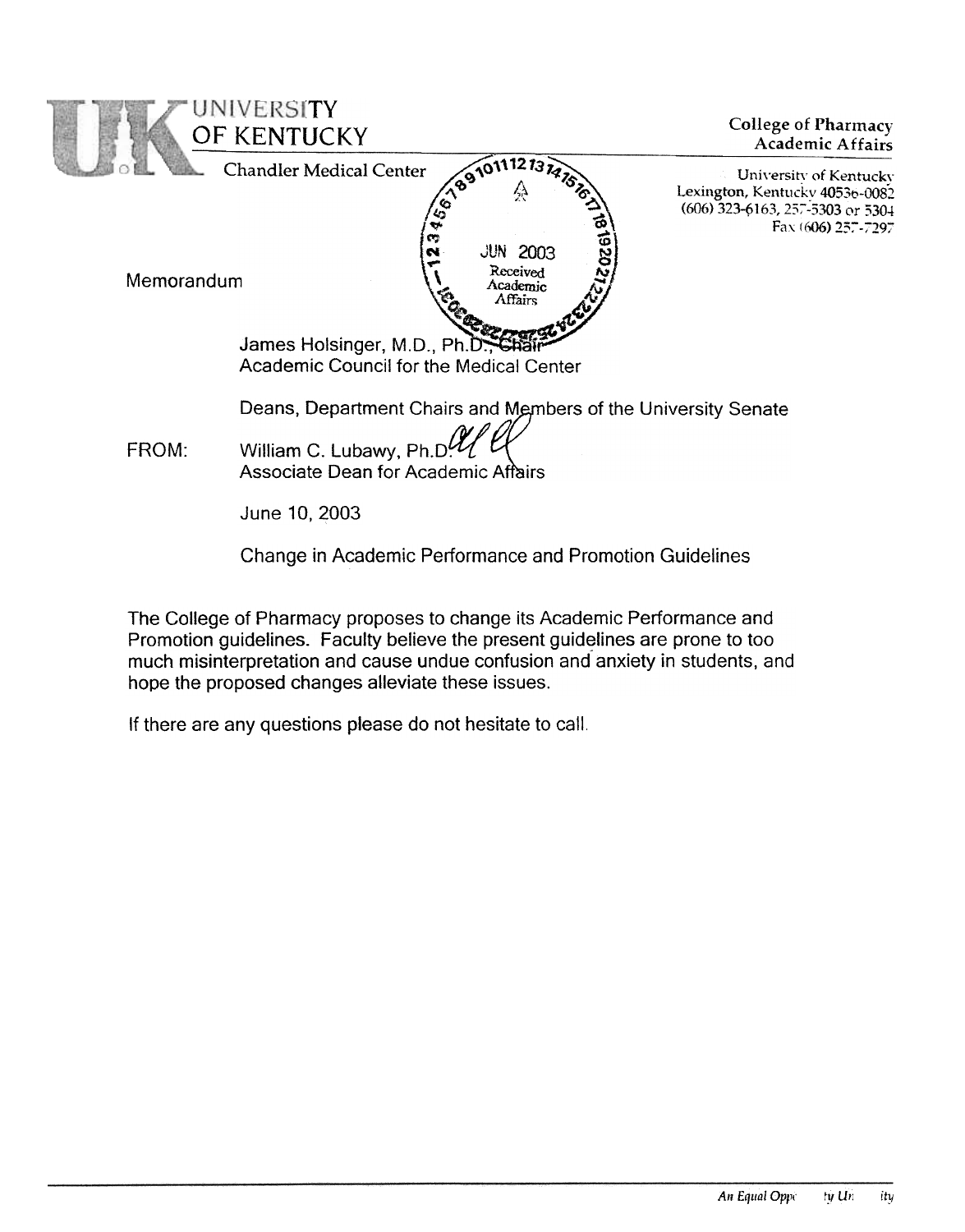## Present Guidelines:

## ACADEMIC PERFORMANCE, PROGRESS AND PROMOTION GUIDELINES

The Academic Performance Committee (APC) is charged with monitoring students' progress through the curriculum. The committee regularly reviews (during and at the end of each semester) the performance of each student, based on course grades and on written comments of each student's performance --both of which are shared with the student and are part of the student record. The APC for students in a particular year consists of the course directors and laboratory instructors for that year, plus a standing core of faculty. The APC will recommend an action appropriate to the particular student standing and record, i.e., proceed to the next series of courses, promotion to the next year, graduation, probation, probation with remedial action, removal from probation, academic leave, suspension, dismissal or other action. Recommendations for graduation are made to the dean and to the faculty, since graduation requires approval by the faculty. All other recommendations are made to the dean. Students must be promoted to subsequent year standing by action of the APC. Promotion is not automatic, but must be earned based on appropriate performance and satisfactory completion of prior course work. The APC may also recommend other actions, including but not limited to adjustment of academic load, repetition of curriculum segments and participation in counseling sessions. Although the APC considers the overall record of the student in making decisions, the APC will rely heavily on the following general guidelines in making its recommendations:

- 1. All students are expected to earn a minimum grade of "C" in all courses. Students who fail to earn a minimum of "C" in any course will be placed on probation with remediation, be suspended or be dismissed from the College.
- 2. Students who fail to earn a minimum grade of "C" in any two required courses during the same semester. or who fail to earn a minimum grade of "C" in any course while on probation, will be suspended or dismissed from the College.
- 3. Students who do not satisfy the remediation requirements for probation will be suspended or dismissed from the College.
- 4. Students who satisfy the remediation requirements for probation will be removed from probation.

Students who are on academic probation may not be allowed:

- .to serve as officers or committee members in any campus organization;
- to participate in any University extracurricular activities or in the activities of any University organizations if the participation involves the expenditure of an appreciable amount of time;
- .to be employed by any department or College of the University.

Students on academic probation may have a restricted academic schedule as dictated by the Academic Performance Committee.

Proposed Rules: (new wording is highlighted in bold)

## ACADEMIC PERFORMANCE, PROGRESS AND PROMOTION

The Academic Performance Committee (APC) is charged with monitoring students' progress through the curriculum. The committee regularly reviews (during and at the end of each semester) the performance of each student, based on course grades and on written comments of each student's performance --both of which are shared with the student and are part of the student record. The APC for students in a particular year consists of the course directors and laboratory instructors for that year, plus a standing core of faculty. The APC will recommend an